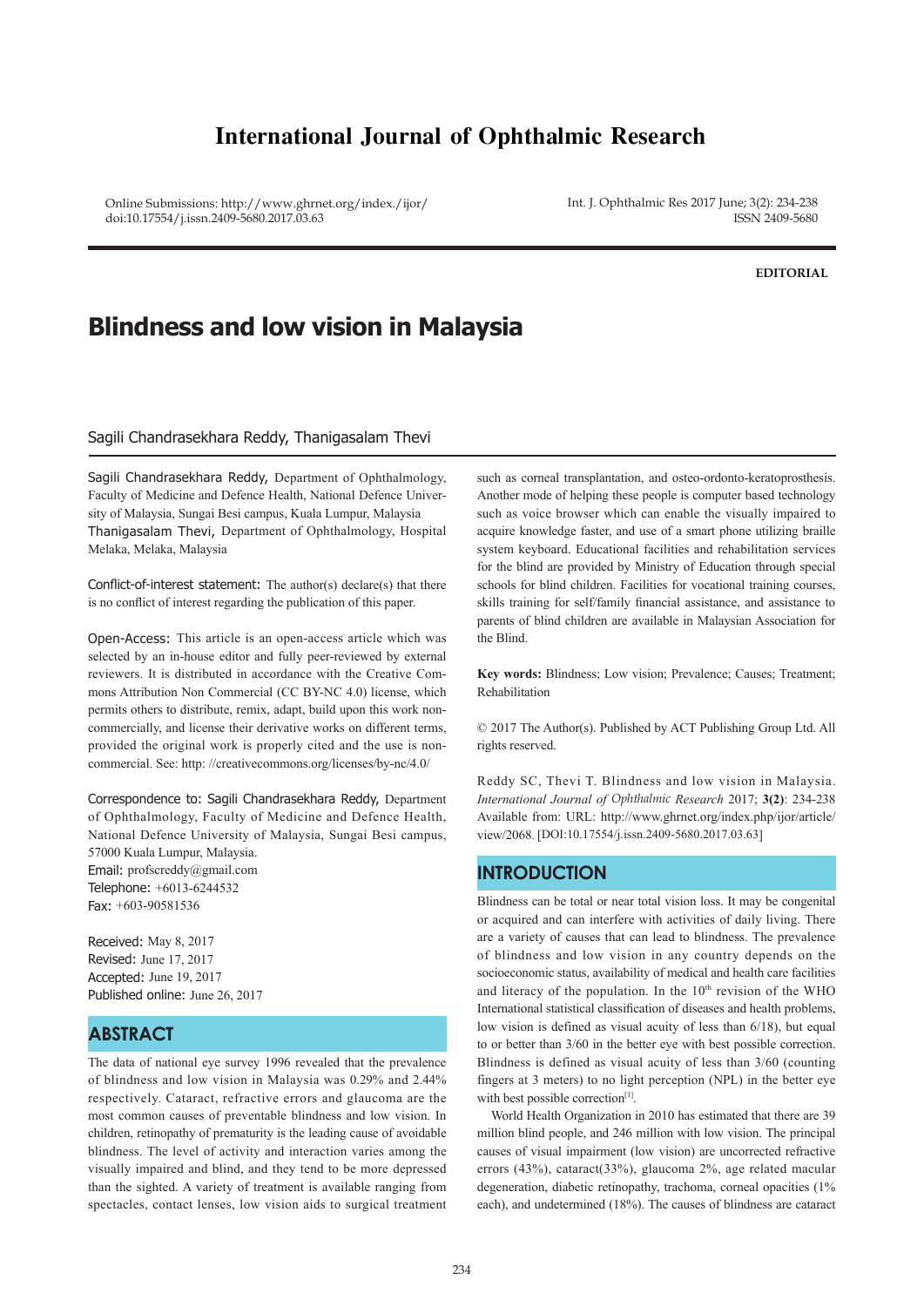51%, glaucoma 8%, childhood blindness and corneal opacities (4% each), uncorrected refractive errors and trachoma (3% each), diabetic retinopathy 1%, and undetermined  $(21\%)^{[2]}$ .

 As per the Department of Statistics Malaysia, total population in 2016 is estimated at 31.7 million persons [Bumiputra 68.6%, Chinese (23.4%), Indians (7%) and others (1%)]. The percentage of nonmalaysian citizens was 10.3% out of total population<sup>[3]</sup>. In this paper, the prevalence and causes of blindness and low vision in Malaysia are reviewed. The treatment modalities for regaining vision and rehabilitation measures are also briefly mentioned.

# **METHODS**

We did a Pub Med, Science Direct and Google Scholar search for the papers on the prevalence and causes of blindness and low vision reported from Malaysia for the past two decades (1996 – 2016). The key words used for search were prevalence, blindness, low vision, causes, Malaysia. prevalence, causes, sequelae, treatment and rehabilitation. Twenty nine (29) papers published from Malaysia over a period of two decades are included in this review. We excluded the unpublished or ongoing studies.

### **RESULTS**

### **Prevalence and causes of blindness and low vision**

Multiple studies on different types of subjects have shown varying figures for prevalence of blindness and low vision in Malaysia depending on the type of subjects examined. Loh and Ogle have stated various risk factors of common causes (presbyopia, cataracts, age related macular degeneration, primary open angle glaucoma and diabetic retinopathy) of visual impairment in the elderly<sup>[4]</sup>.

 **Population based studies:** Among 330 rural Malay population of Kuala Selangor, Zainal et al<sup>[5]</sup> have reported visual impairment and blindness to be 0.7% and 5.6% respectively. Age was the most important factor associated with the prevalence; while gender, level of education and level of income were not significantly related to blindness and low vision. Cataract was the most common cause of visual impairment and blindness while diabetic retinopathy was the second most important cause.

 In the National Eye survey Malaysia 1996, among 18027 residents examined, Zainal et al<sup>[6]</sup> found that the age adjusted prevalence of blindness and low vision was 0.29% and 2.44% respectively. Females had a higher age adjusted prevalence of low vision compared to males. There was no significant difference in the prevalence of bilateral low vision and blindness among the four ethnic groups, and urban and rural residents. Cataract was the leading cause of blindness (39%) followed by retinal diseases (24%). Uncorrected refractive errors (48%) and cataract (36%) were the major causes of low vision. The authors concluded from this survey that blindness and visual impairment rates are comparable with other countries in the South East Asia region. However, there is a need for an evaluation on accessibility and availability of eye care services and barriers to eye care utilization in the country.

 In a study of 311 rural population aged 40 years and above in Selangor state whose vision was checked during a door to door survey, the prevalence of impaired vision was 18.9% and blindness 2.9%. However, the detailed eye checkup of 150 residents who turned up for examination revealed that the common causes of visual impairment and blindness were refractive errors, cataract, glaucoma, diabetic retinopathy and age related macular degeneration in the order of their frequency<sup>[7]</sup>.

 **Hospital based studies:** In a study of 1169 patients attending the eye clinic of University of Malaya Medical Centre, Reddy *et*   $a^{[\n8]}$  reported the prevalence of 9.8% low vision and 0.9% blindness among urban population in Kuala Lumpur. Cataract was found to be responsible for visual loss in 32.93% and refractive errors in 10.77%. The possible explanation for the higher figures may be the better awareness about the eye diseases in urban population for seeking early treatment to improve their vision.

 Among 1081 rural population attending the eye clinic in a district hospital in Pahang state, Thevi et al<sup>[9]</sup> reported low vision in 9.3% and blindness in 3.2% patients. Cataract was the most common (22.84%) cause of visual loss in their study followed by refractive errors (7.77%).

 **Childhood blindness studies:** Reddy and Tan[10] in a national study on 6 blind school students aged 7 to 17 years in Malaysia, noted 92.7% (332 out of 358) were blind or severely visually impaired. The lens was the major anatomical site (22.3%) of visual loss followed by retina (20.8%), whole globe (17.2%), cornea (15.1%), optic nerve (8.7%) and uvea (5.1%). Glaucoma was responsible for blindness/severe visual impairment in 7.2% and others in 3.6% of cases. Hereditary diseases were responsible for visual loss in 29.5%, intrauterine factors in 4.5%, perinatal factors in 9% and childhood factors in 7.8% of cases. They suggested that perinatal screening for intrauterine factors and hereditary eye diseases, and appropriate interventional therapy will help in reducing the prevalence of childhood blindness.

Patel *et al*<sup>[11]</sup> examined 469 children from 24 blind schools in different states of Malaysia and found 95.6% had blindness/severe visual impairment. The major causes of visual loss were retinal disorders [33%; mainly retinopathy of prematurity (17.4%)], cataract/pseudophakia/aphakia (17.2%), anomalies affecting the whole globe (21.7%) and perinatal factors (20.5%). Chang et al<sup>[12]</sup> analyzed retinopathy of prematurity students of different ages from a previous survey of 24 blind schools in order to evaluate the trend of retinopathy of prematurity in Malaysia from 1992 to 2001. It was found that 17.4% were blind/severely visual impaired due to the disease. There was a significant surge in the number of retinopathy of prematurity students who were born in 1994 when the use of synthetic surfactants was first introduced in Malaysia; the percentage of these cases was increasing. Prevalence of avoidable causes of childhood blindness in Malaysia (cataract and retinopathy of prematurity) was 50.5% of all the cases of childhood blindness, whilst in the poor income countries such as Bangladesh, Ethiopia, Nigeria and Indonesia, the prevalence was in excess of  $60\%$ <sup>[13]</sup>.

 **Case series studies**: In a retrospective study of 167 perforating injuries of eye in 159 patients over three year period in National University of Malaysia hospital, 107 (64%) eyes had vision of 3/60 or worse at initial assessment. Of these, 55% of eyes were blind at six months follow up<sup>[14]</sup>.

 In a retrospective study of 573 patients seen at the Universiti Kebangsaan Malaysia-Malaysian Association for the Blind (UKM-MAB) low vision clinic in Kuala Lumpur, Mohidin and Yosuf<sup>[15]</sup> reported that the main causes of low vision were congenital structural defects including nystagmus among patients in the zero to 29 years age group, retinitis pigmentosa among the 30 to 59 years age group and age related macular degeneration among those over 60 years of age. Three hundred and forty one (59.5%) patients seen at the low vision clinic accepted the use of low vision devices.

Mallika et al<sup>[16]</sup> reported vision worse than 6/60 in 7.7% (160 out of 2081) of patients from diabetic eye registry in Sarawak. The retrospective study of 100 patients on angle closure/glaucoma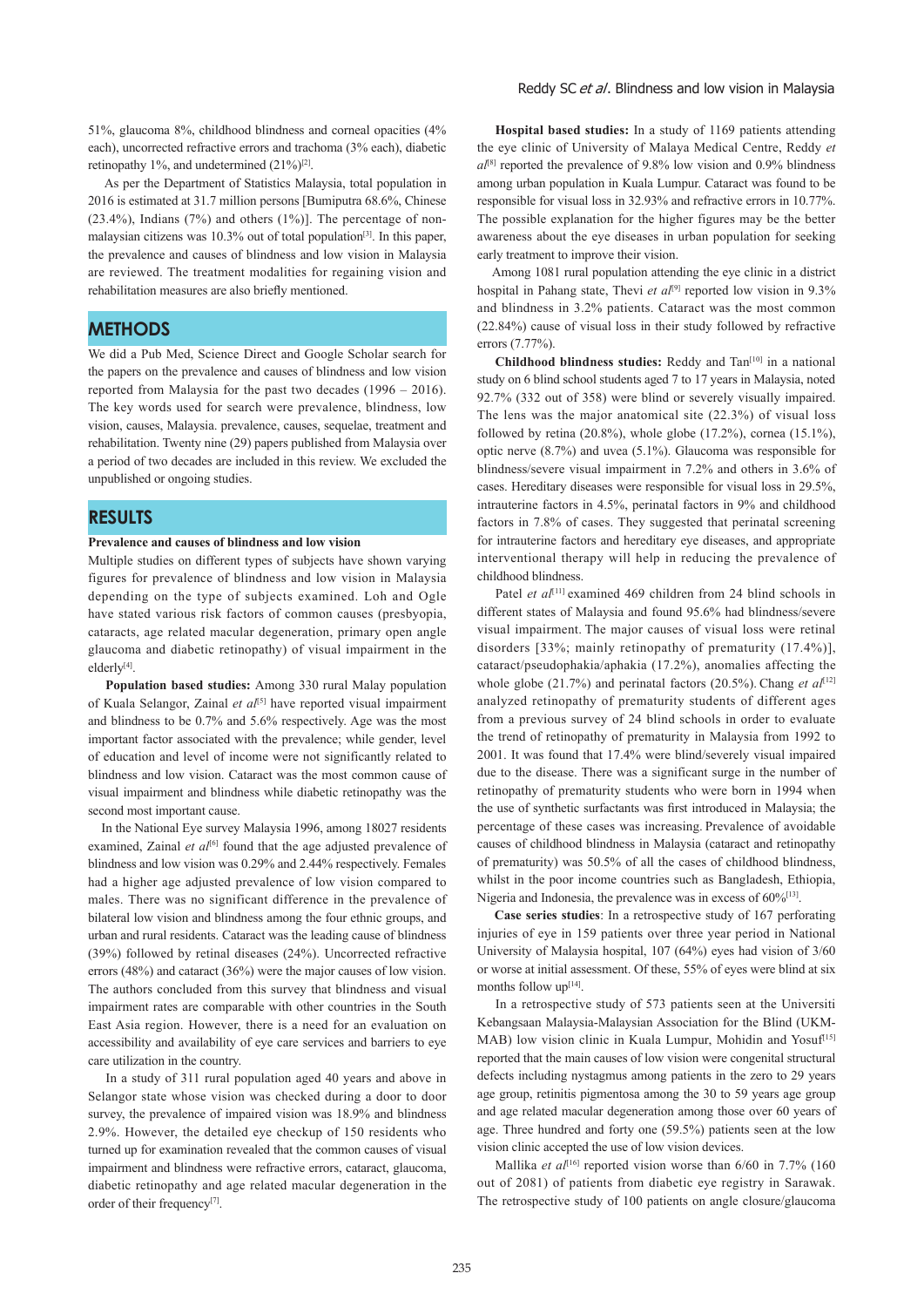#### Reddy SC et al. Blindness and low vision in Malaysia

suspects/glaucoma patients by Liza-Sharmini *et al*<sup>[17]</sup> from Hospital University Sains Malaysia highlighted how lack of public awareness about this disease accounted for the fact that about 30% of the patients under review were found to have advanced glaucoma, while 15% were actually blind from Primary Angle Closure Glaucoma at presentation.

Evelyn-Tai *et al*<sup>[18]</sup> from University Sains Malaysia hospital, reported 63% of blindness (vision less than 3/60 at presentation) in 100 patients of non- glaucomatous optic atrophy. However, at the end of one year follow up, only 33% had vision worse than 3/60. The main aetiology of optic atrophy in these patients was space occupying intracranial lesions, followed by congenital/hereditary, trauma and vascular problems.

 In the secondary analysis on Malaysian cataract registry data, Salowi *et al*<sup>[19]</sup> reported that in patients presenting for cataract surgery the eyes with unaided visual acuity of worse than 3/60 decreased from 62.6% in 2002 to 47.7% in 2011, where as those with 6/18 to 3/60 increased from 35.2% to 48.5% (*p* < 0.001). In rural Sabah, poor vision (58%) was one of the comorbidites in a cross sectional study of participants aged 60 years and above, who had face-to-face interviews using health-related quality of life questionnaires  $(SF-36)^{[20]}$ .

 **Case reports**: A patient with Sturge Weber syndrome had a bigger right eye with purplish marks on the face and was advised eye drops by the Ophthalmologist at 1month of age. This patient was lost to follow up and at the age of 18 years presented with a blind eye of Hand Movement. This report highlights the importance of awaress of continuous follow-up in Sturge-Weber syndrome patients as this syndrome can lead to blindness due to advance glaucoma<sup>[21]</sup>.

 A case of irreversible blindness following intravenous Streptokinase injection given for acute Myocardial infarction was reported by Payman and Subrayan<sup>[22]</sup>, where the patient developed no perception of light, massive vitreous haemorrhage and raised intraocular pressure (56 mmHg). After glaucoma medication, intraocular pressure was controlled but vision did not improve because of optic atrophy.

### **Level of activity in blind people**

The general feeling among the public is that there will be difficulty in performing the daily activities in people with low vision and blindness. The following studies show controversial results to this belief. Singh and Singh $[23]$  studied the cardiopulmonary capacities of twelve adults (aged between 14 to 44 years) with varying degrees of blindness engaged in regular recreational activities and compared with twelve age-matched normal sighted healthy males (control group) who were also involved in regular recreational activities. No significant differences in VO2max, forced vital capacity and leg strength and power were observed between the blind and the control groups. No anthropometric differences were evident between the two groups. The results show therefore that the visually handicapped who are active can have a similar level of physical fitness, lung function and explosive leg strength as those of their active sighted counterparts.

 After an interview and observational study of 114 visually impaired adolescents on the actual oral hygiene practices, Azrina *et*   $a^{[24]}$  reported that low vision participants had to bring the toothbrush close to the eyes to place the toothpaste while blind participants held the head of the toothbrush with the thumb and index finger to place the toothpaste on the bristles. These people encountered some difficulties, especially when putting the toothpaste on the toothbrush and also the way that they brushed their teeth could cause detrimental effect to the oral cavity. Thus, they need to be taught on proper oral hygiene care so that they can practice safe oral hygiene care and maintain their own oral health.

Mohammed and Omar<sup>[25]</sup> compared the performance between visually impaired print reading, Braille reader, and normally vision children. A statistically significant difference was found in reading rate between the three groups ( $p < 0.0001$ ). The Braille reader had the lowest reading rate compared to other groups. Only a small percentage of the visually impaired children were able to achieve a reading rate within the normal values of normally sighted children. Results of the comprehension test showed no significant difference in the scores of the three groups ( $p = 0.232$ ). The findings of this study suggests that visually impaired students required a longer time to read and understand a text and this has implications on the time given to them, especially during examinations.

#### **Sequelae of low vision**

Noran et al<sup>[26]</sup> evaluated the relationship between severity of visual impairment and depression among Malaysians aged 60 years and above who attended eye clinic of University of Malaya Medical Centre and reported that the odds of developing depression among elderly with low vision were 2 times more than those with normal vision, and elderly who were blind had almost 5 times the odds to be depressed compared with those having normal vision.

 People with low vision will experience physical, economic, and psychological changes that diminish their quality of life if neglected. Low vision affects daily routines such as walking, going outside and cooking. It can also affect leisure activities such as reading, sewing, travelling or sports. When a person with low vision is not able to perform job-related functions at the work place, this can lead to a loss of income[27].

### **DISCUSSION**

#### **Treatment of low vision and blindness**

The most common cause of low vision is uncorrected refractive error resulting in amblyopia. The effective way of preventing this is routine screening of school children in kindergarten schools under school health programme and prescribing glasses to all children requiring glasses. Eye health education to parents during the meetings of parents and teachers in the schools will help a lot in understanding the eye problems in children, and this will prevent/ lower the occurrence of ocular injuries in children especially during the festive season. In addition to this, congenital cataract and squint will be detected in the screening for eye diseases by the doctors during school health programmes. The referral of such students to the eye specialist in government hospitals for appropriate treatment will also improve the vision of the children, and lower the prevalence of low vision in children. Squint patients require correction of refractive error with spectacles, treatment of amblyopia with occlusion therapy and finally surgical correction for cosmetic purpose and to maintain the improved vision. Squint treatment in early childhood will improve in vision, while in adults will only help cosmetically looking straight eyes.

 If vision cannot be improved to the needs of daily life by conventional methods, such as spectacles, contact lenses, medication, or surgery, then low vision rehabilitation should be suggested. Rehabilitation with low vision aids will help these people to learn adaptive techniques and skills so that they can maintain an independent lifestyle and improve their quality of life. This is evident in patients with age related macular degeneration.

 The most common cause of preventable blindness is cataract. The facilities for cataract surgery (phacoemulsification/extra capsularcataract extraction) are available in all the government state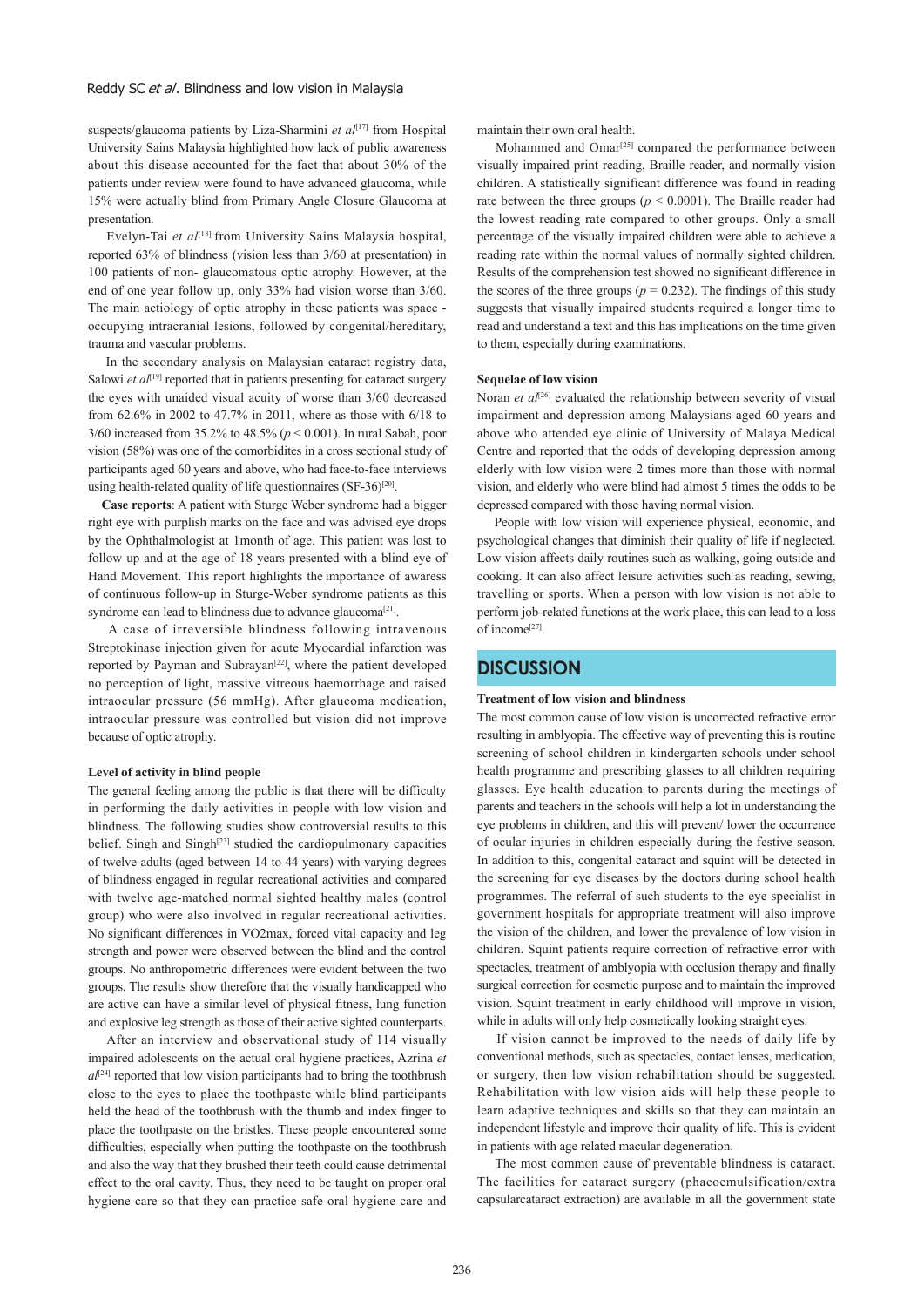hospitals and in some of the district hospitals. They are available in many private hospitals also in all the states in Malaysia.

 Open angle glaucoma is another common cause of blindness. This is labelled as silent killer of the eye because the patient may not have any warning symptoms in the early stages until the vision has decreased considerably. The only way to reduce its morbidity is by eye health education through all the available resources so that patients understand about the importance of its treatment to control the intraocular pressure by eye drops. If needed, surgery (trabeculectomy) will be performed in patients with intraocular pressure > 20 mmHg after using maximum number of glaucoma eye drops. Laser/peripheral iridectomy in angle closure glaucoma (acute congestive glaucoma) is done after controlling the intraocular pressure with medical treatment. In some of these patients trabeculectomy may be required if the intraocular pressure is not controlled well in spite of using glaucoma eye drops.

 If the low vision or blindness is due to corneal disease (corneal opacity either due to corneal ulcer or lacerated corneal injury, corneal dystrophy, chemical injuries of eye, postoperative endothelial dysfunction following cataract surgery) corneal transplantation (penetrating keratoplasty) will help for the recovery of vision in these patients. If this fails and corneal graft becomes opaque, the same procedure can be performed one or two times more. Finally, Osteoodonto-keratoprosthesis (OOKP) procedure helps in the end stage of ocular surface disorders and bilateral corneal blindness patients.

 OOKP procedure helped two patients in Malaysia. (1) A 54 yearold man who was blind due to chemical injury in the only eye. Penetrating keratoplsty performed in this eye failed, resulting in corneal opacity and patients could only perceive light. Following OOKP, he developed vitreous haemorrhage and pars plana vitrectomy was performed. His final visual acuity in this eye was 6/60. He was able to walk around his house more independently, dress and feed himself. He was also able to read large prints in the books and papers[28].(2) A 35 year-old woman, a known case of Steven Johnson syndrome with bilateral dry eyes and corneal blindness (failed corneal graft with vascularised total corneal opacity in the right eye and nonhealing corneal ulcer in the left eye), had vision of hand movement only in both eyes. Following OOKP operation in the right eye, vision improved to  $6/6$  and patient can do daily activities indelendently<sup>[29]</sup>.

 Early diagnosis and prompt treatment of diseases can prevent permanent loss of vision. Norlaili *et al*[30] reported a 25 year-old Army man who presented with 6/60 vision in the left eye due to carotid cavernous fistula, but with surgical intervention (embolization with detachable balloon and later on with detachable coils) he regained 6/6 vision in the affected eye.

 Vision rehabilitation services in Malaysia are available in Ministry of Health optometry clinics, special schools under Ministry of Health, National Council for blind<sup>[31]</sup>, Malaysian Association for Blind<sup>[32]</sup> and St Nicholas home, Penang<sup>[33]</sup>. The low vision rehabilitation is still unexplored in the management of ocular injuries and illnesses among industrial workers. Introducing low vision rehabilitation can benefit both workers and employers as it provides care beyond spectacles or contact lens prescriptions. Another mode of helping these people is computer based technology such as voice browser which can enable the visually impaired to acquire knowledge faster as they depend in sound<sup>[34]</sup> An innovation by Robest enables the blind to use a smartphone utilizing braille system instead of Qwerty keyboard<sup>[35]</sup>.

# **CONCLUSION**

The most common causes of blindness and low vision are cataract, refractive errors, glaucoma, diabetic retinopathy, and retinopathy of prematurity. A variety of treatment is available ranging from spectacles, contact lenses and low vision aids to surgical treatment such as corneal transplantation and osteo-ordonto-keratoprosthesis. Vocational and navigation rehabilitation will help these people to learn adaptive techniques and skills that let them maintain an independent lifestyle and improve their quality of life.

## **REFERENCES**

- 1. International Statistical Classification of Diseases and Related Health Problems,  $10^{th}$  Revision (ICD-10) WHO version for 2016. http: //apps.who.int/classifications/icd10/ browse/2016/en#/ H53-H54. (accessed on 2nd May 2017).
- 2. World Health Organization.Global data on visual impairment 2010. Jeniva 2012: p 3.
- 3. https://www.dosm.gov.my/v1/index.php?r=column/ cthemeByCat&cat=155&bul\_id=OWlxdEVoYlJCS0hUZzJyRUc vZEYxZz09&menu\_id=L0pheU43NWJwRWVSZklW (accessed on  $19<sup>th</sup>$  April 2017).
- 4. Loh KY, Ogle J. Age related visual impairment in the elderly. *Med J Malaysia.* 2004; **59(4)**: 562-8. [PMID: 15779599
- 5. Zainal M, Masran L, Ropilah AR. Blindness and visual impairment amongst rural Malays in Kuala Selangor, Selangor. *Med J Malaysia.* 1998; **53(1)**: 46-50. [PMID: 10968137
- 6. Zainal M, Ismail SM, Ropilah AR *et al*. Prevalence of blindness and low vision in Malaysian population: results from the National Eye Survey 1996. *Br J Ophthalmol.* 2002; **86(9)**: 951-6. [PMID: 12185113]
- 7. Reddy SC, Rampal L, Nurulaini O. Prevalence and causes of visual impairment and blindness in a rural population in Sepang district, Selangor. *Med J Malaysia*. 2004; **59(2)**: 212-7. [PMID: 15559172]
- 8. Reddy SC, Tajunisah I, Low KP, Karmila AB. Prevalence of eye diseases and visual impairment in urban population – a study from University of Malaya medical centre. *Malaysian Family Physician*. 2008; **3(1)**: 25-28. [PMCID: PMC4267024]
- Thevi T, Basri M, Reddy SC. Prevalence of eye diseases and visual impairment among the rural population–a case study of Temerloh hospital. *Malays Fam Physician*. 2012; **7(1)**: 6-10. [PMID: 25606238]
- 10. Reddy SC, Tan BC. Causes of childhood blindness in Malaysia: results from a national study of blind school students. *International ophthalmol*. 2001; **24(1)**: 53-9. [PMID: 11998890]
- Patel DK, Tajunisah I, Gilbert C, Subrayan V. Childhood blindness and severe visual impairment in Malaysia: a nationwide study. *Eye* (Lond)*.* 2011; **25(4)**: 436-42. [PMID: 21350565]; [DOI: 10.1038/ eye.2011.19]
- 12. Chang KM, Patel DK, Tajunisah I, Subrayan V. The trend of retinopathy of prematurity in Malaysia from 1992 to 2001 based on a nationwide blind schools study. *Asia-Pacific J Public Health*. 2015; **27(2)**: 217-24. [PMID: 22887807]; [DOI: 10.1177/1010539512455047]
- 13. Koay CL, Patel DK, Tajunisah I, Subrayan V, Lansingh VC. A comparative analysis of avoidable causes of childhood blindness in Malaysia with low income, middle income and high income countries. *International ophthalmol*. 2015; **35(2)**: 201-7. [PMID: 24652461]; [DOI: 10.1007/s10792-014-9932-x]
- 14. Zainal M, Goh PP. A study of perforating eye injuries at the Ophthalmology Department, National University of Malaysia. *Med J Malaysia*. 1997; **52(1)**: 12-6. [PMID: 10968048]
- 15. Mohidin N, Yusoff S. Profile of a low vision clinic population. *Clin Exp Optometry*. 1998; **81**: 198-202. [PMID: 12482319]
- 16. Mallika PS, Aziz S, Goh PP *et al*. Diabetic retinopathy in native and non-native Sarawakians-Findings from the Diabetic Eye Registry. *Med J Malaysia*. 2012; **67(4)**: 369. [PMID: 23082443]
- 17. Liza-Sharmini AT, Sharina YN, Jaafari DA *et al*. Clinical Presentation, Severity and Progression of Primary Angle